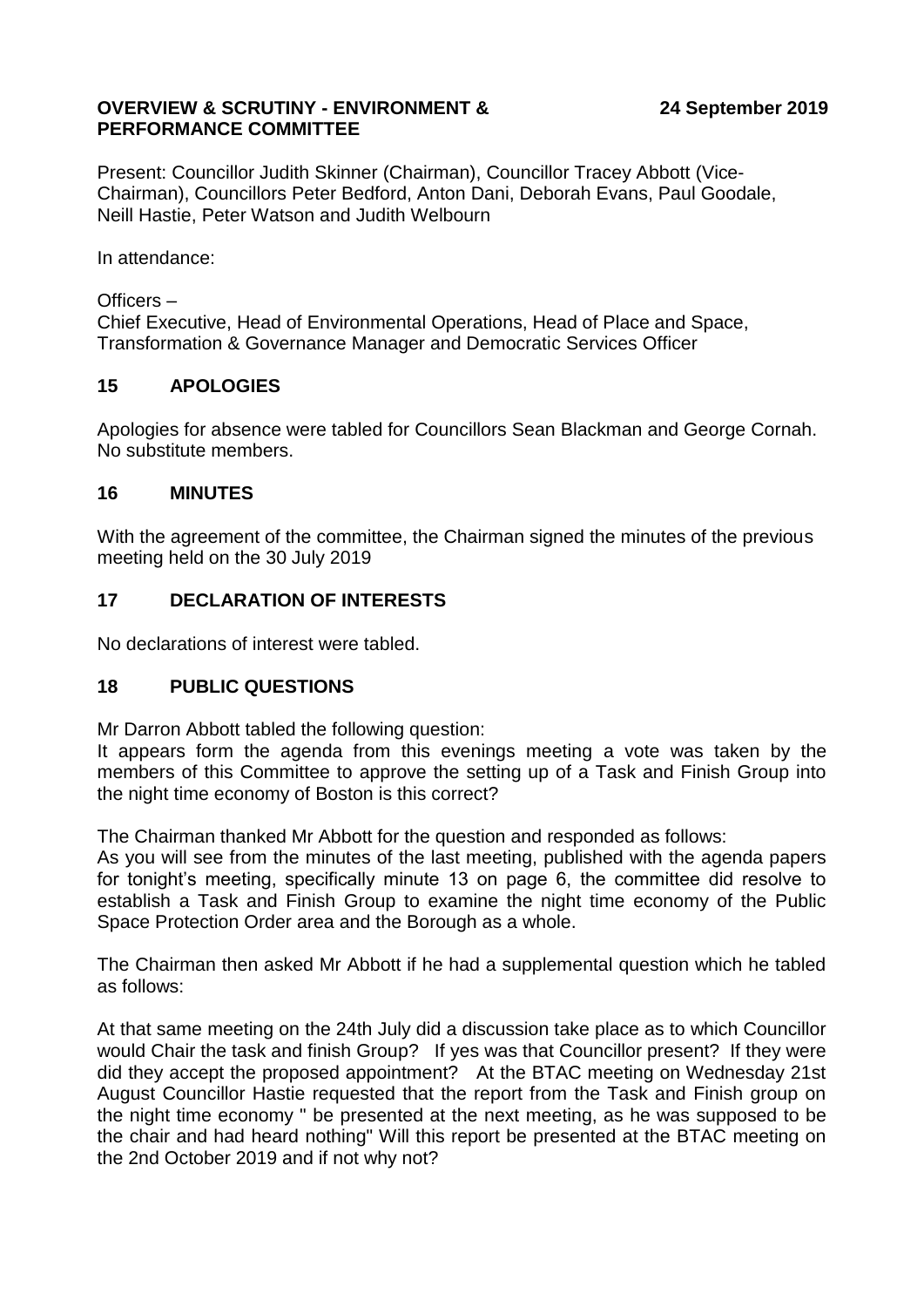*Overview & Scrutiny - Environment & Performance Committee* 24 September 2019

The Chairman thanked Mr Abbott for the supplemental question and stated:

In response to your supplementary question Mr Abbott, no the Chairmanship of a Task and Finish Group was not agreed at the meeting, any Chairmanship of a Task and Finish Review is agreed at the first meeting of the group in line with Scrutiny Best Practice. It is not for the parent scrutiny committee to agree any Chairmanship. I am further advised that when the subject matter arose at the BTAC meeting the Chairman of that committee clearly stated any such review was a Scrutiny matter and not for BTAC.

# **19 BOSTON ALTERNATIVE ENERGY FACILITY**

The Chairman introduced Mr Gary Bower and Miss Bethan Griffiths from Boston Alternative Energy Facility and welcomed them.

Mr Bower presented a very comprehensive update supported by a detailed powerpoint presentation. The following minute highlights key points of information:

Three rounds of public consultation had taken place in September 2018, February 2019 and in June/July 2019. The proposed development would be a 102MWe Energy from Waste (EfW) advanced gasification facility. It would operate via an import/export wharf, providing waste reception and storage export of lightweight aggregates. The proposed development site is 25 ha of land, allocated in the Lincolnshire Minerals and Waste Local Plan, as suitable for works on the banks of The Haven. Both delivery of the refuse derived fuel and the export of the lightweight aggregate is by ship.

The refuse derived fuel (residual household waste) would be plastic wrapped in 1.8cbm bales weighing 1.5 tonnes with 620 shipments per year. It would all be UK collected waste with nothing from overseas with off-loading at the site by mobile crane at one of the three berthing points.

Waste would be stored for no longer than 5 days before being shredded to allow non suitable items for the gasification process to be removed. Recyclable products such as glass and metal are captured and sent for recycling locally. The shredded feedstock is then transferred via a sealed conveyor to store in silos before gasification and conversion into approximately 80 MW of power being exported to the National Grid. Ash from the process is recycled into aggregates for the construction industry which would be exported via ship.

Members were advised that the build would be in line with the best technology available to operate efficiently and safely with strict European emission standards. Liaison with the Port of Boston was ongoing in respect of the turning of the ships which would be either at the knuckle point or within the dock itself.

Addressing the overall benefits Mr Bower confirmed that, the recovered energy from 1 million tonnes of RDF would generate power to more than 206,000 homes. It would also reduce the 3.5 million tonnes of waste currently exported and processed abroad.

With the UK benefitting from generating its own renewable energy, it would allow the UK to meet UK renewable energy targets. The initial construction phase would create approximately 300 jobs, and 80 permanent jobs once operational. It would bring new skills to the town with the developer engaging with the college in respect of apprenticeships. The facility would also allow local investment opportunities with potential exporting of Co2 which was a desirable commodity. It also had capacity within its tolerance level of 1.3 million tonnes, to take the 50,000 tonnes of residual waste for South Lincolnshire which was currently transported via road to the EFW at North Hykeham.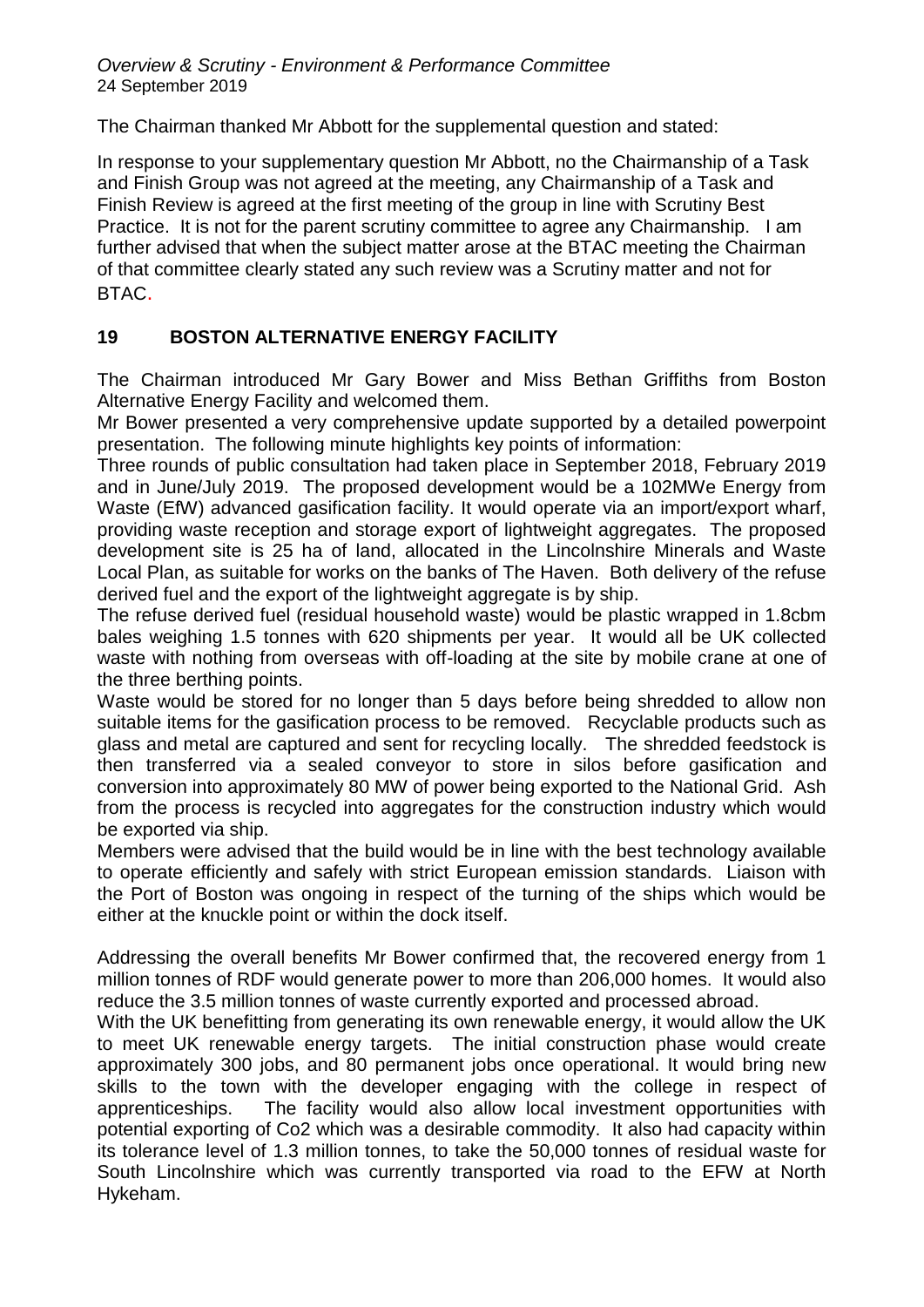Highway impacts would be experienced due to the large volume of cement needed. Local batching was being considered which would significantly reduce the number of deliveries. The developer was committed to the mitigation measures stipulated within the Construction Traffic Management Plan. There would be off-site traffic noise impact assessments.

Addressing operational noise members were told that the air-cooled condenser located at the south-west of the site was the dominant noise source and the developer would work with the technology provider to alter the design to include attenuation measures to reduce the noise.

Any impact on air quality during construction was predicted to be negligible. The contributions of benzo(a)pyrene produced by the facility would be below the required environmental assessment levels but with background contributions, there was a predicted exceedance.

There was a predicted exceedance of the 24-hour Oxides of Nitrogen and Hydrogen Fluoride levels at Havenside Local Nature Reserve at the closest point to the facility and action would be taken to mitigate them.

Concluding Mr Bower explained that a Development Consent Order would be drafted, the Environmental Statement completed and then the application submitted to the Planning Inspectorate. Thereafter if it was accepted, the examining phase would take place, ahead of the application being submitted to the Secretary of State.

Mr Bower responded to members questions as follows:

- The site would be the joint largest in the UK once constructed and the tallest stack would stand 73 metres tall. Boston Stump is 83m.
- Once the power was sold on from the site it was for the distributer to determine where it went for usage. The provider had no authority in the distribution of the power.
- **The number of ships per annum visiting the site would be 620: 11 ships per week** delivering the RDF and 2 exporting the aggregates.
- The facility would be sealed. Levels of all emissions would be continually monitored and the facility would be built with the technology to allow it to shut itself down, should it need to.
- The initial construction of the silos which were 4000 tonnes each would be a 24 hour a day operation.
- The need to use plastic to bind the bales was to ensure secure and strong wrapping and also restrain odour. Once the bales were opened, all the wrapping is then put back into the recycling process at the facility ensuring no residual plastic waste.
- There were 2 forms of piling available but the specifics were not known: one was via hammer driving and the second via a vibration method. Agreement on which form would be used had not been finalised.
- No discussions had been held with Lincolnshire County Council in respect of the possibility of the facility receiving the residual waste from the Slippery Gowt facility in Boston. The Development Consent Order was a legal document which when agreed would then allow any negotiations to take place in respect of the transfer site.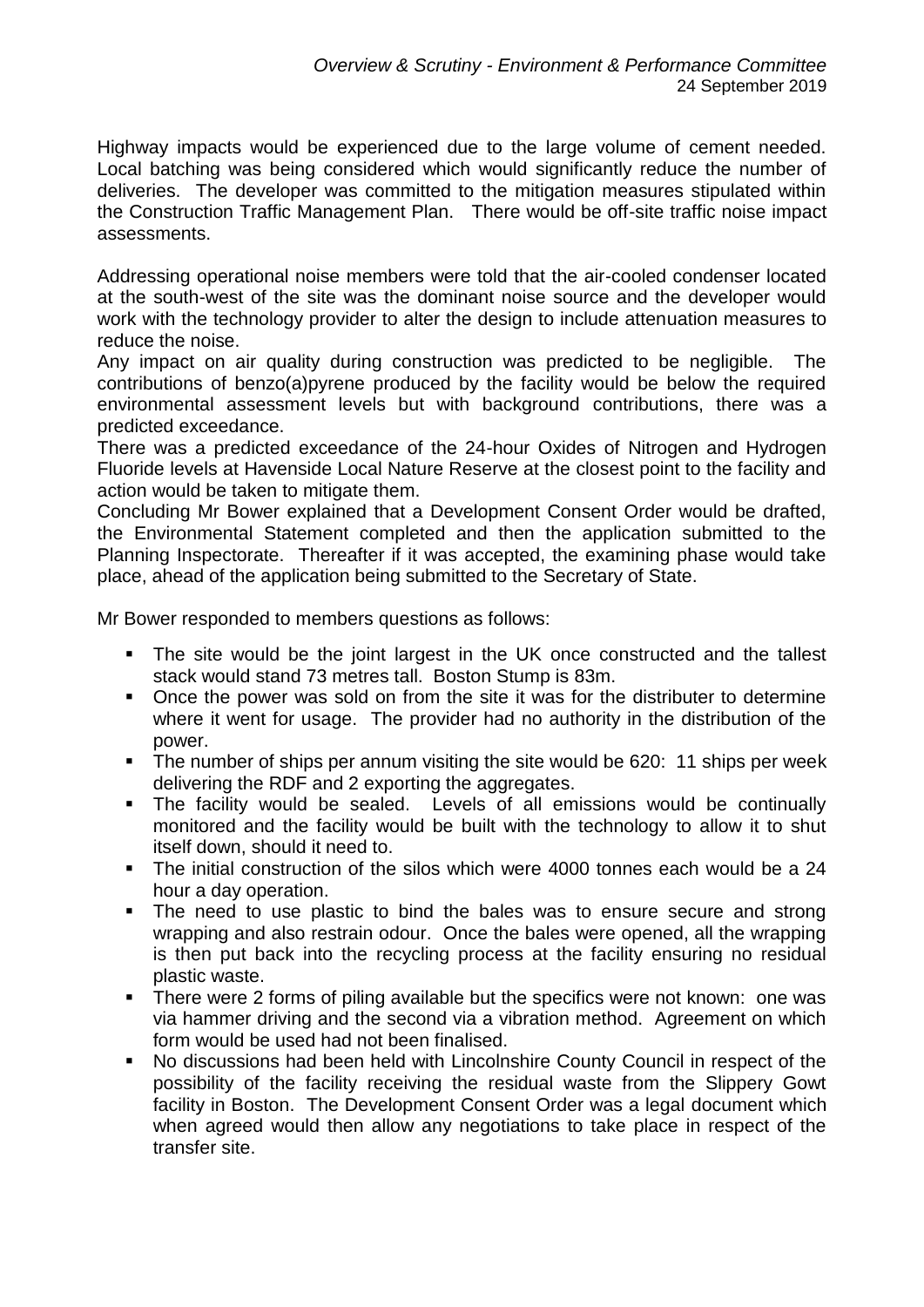*Overview & Scrutiny - Environment & Performance Committee* 24 September 2019

 Where possible local companies would be contracted to provide training for specialist skills for both the manufacturing phase and the operational activity of the facility.

The chairman invited questions from the floor which Mr Bower answered.

# **20 CLIMATE CHANGE WORKING GROUP UPDATE**

The Chief Executive addressed the meeting and tabled apologies on behalf of the Chairman of the group Councillor Anne Dorrian.

Committee were advised that two meetings of the group had already taken place with the third being scheduled for 25<sup>th</sup> September 2019. There were 7 meetings scheduled to ensure final reporting back to Full Council in December 2019.

The working group comprised of five Council Members including the Portfolio Holder and eight members of staff, plus one co-opted member of the public. External representatives would be invited as required.

At its first meeting the group had scoped its terms of reference which it agreed needed to result in tangible and deliverable recommendations. It recognised the success of the Council's own Carbon Management Plan to date, in that it had reduced its own carbon footprint by 49% since 2008 and agreed its commitment to reducing carbon emissions further.

The group recognised the importance of being pragmatic in what it could achieve and hopes to suggest 2 areas of climate emissions declaration which currently frame the work:

- 1. What the Council could achieve itself in a practical and achievable way.
- 2. Championing with others including partners to look at carbon reduction opportunities and action across the Borough geography.

No Member questions were tabled and the Chairman thanked the Chief Executive for the update.

# **21 THE PILGRIMS 2020 AND ALLIED OPPORTUNITIES (UPDATE)**

Presenting the report the Head of Space and Place confirmed the report was an update to the initial report tabled in January 2018 and then tabled at Cabinet in February 2018 requesting support for specific elements for funding to progress projects. Plymouth had secured £500k from Visit England in May 2016 with a similar amount being secured in 2018 from the Department for Culture, Media and Sport. Boston had benefitted directly from the funds resulting in it being included in travel itineraries for 2020; promoted at trade fairs and was also featured prominently on national and internationally available apps telling the Pilgrim story. Furthermore interest had increased in the Guildhall and the Boston Heritage Trail.

A bid submitted to the Heritage Lottery Fund to build on the Explore and Discover project, which would introduce monoliths firstly at Pilgrim specific sites and then sites within the town, had been unsuccessful.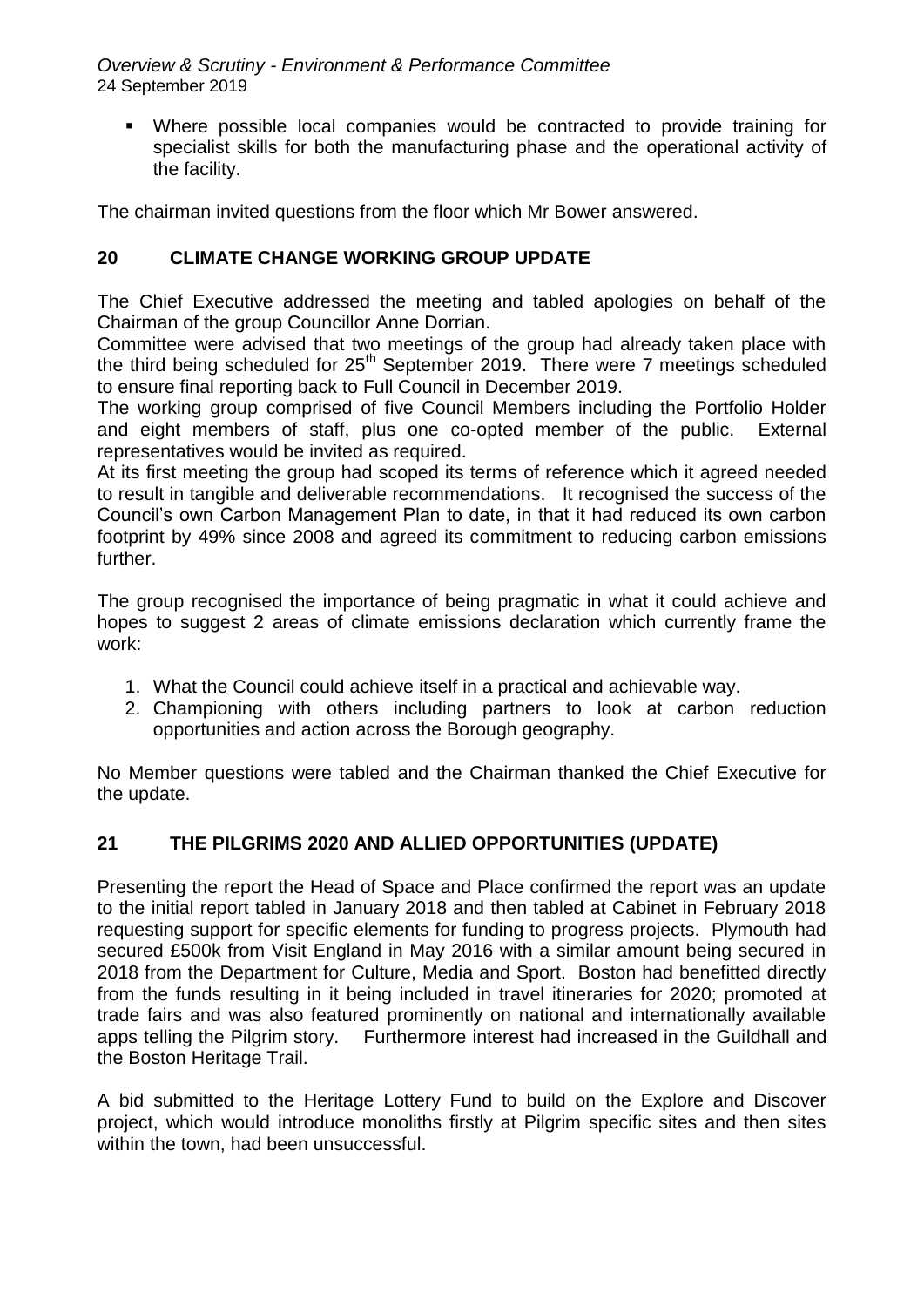As such in line with the tight timescales a reduced scheme was proposed focussing on the interpretation of the Pilgrim story. Boston Borough Council had match funded the bid and also secured a further £10k from Lincolnshire County Council but that money had been dependant on securing the original bid. Lincolnshire County Council had then agreed a reduced fund of £5k and that money along with the £10k match fund from Boston Borough Council had been used to deliver the works.

Referencing the Structures on the Edge project at Havenside members were advised that it was hoped that the structure would be in place by July 2020 at Scotia Creek. Running alongside this project was that of the bouys. Five applications for siting them had been agreed at the Planning Committee in July 2019, The installations would be sited at Haven Bridge, on the High Street, at the Bus Station, alongside the footbridge and in Central Park.

The Council had been asked to join forces with the Poacher Line in April 2020, to provide specific information in respect of Boston and its American connections to be advertised at Kings Cross Station for a day. The facility was part of the Community in the City initiative which encouraged travel by train supporting rural routes to the City.

In conclusion the Head of Place noted that the list of activities was not exhaustive and that as 2020 approached it was likely that additional activity could be incorporated in the programme of events.

Member comment and questions followed including:

Noting the app. which provided the half-day tour, a member stated that the period of time given would only permit viewing within the actual town itself: any progression out towards the Pilgrims memorial site and further, once the Structure on the Edge was in situ at the wash, would be impossible on foot due to time restrictions. Further concern noted it would be very difficult to get coaches up onto the bank. The Head of Place and Space agreed but stressed that the majority of the trail was town centric and that tours and visits to the outer town sites could be arranged: members were advised that Fishtoft Parish Council were very active in both the promotion of and possible tourist visits to Scotia Creek.

Noting confusion on the cost of the illuminate festivals within appendix 1 for £110k and the monies made available by the Controlling Migration fund on page 16 of the report, a member asked what the funds on page 14 from ACE were for and if the funds noted were all the same. The Head of Space and Place confirmed that the funds on page 14 were from a separate funding stream.

Members voiced approval of the events scheduled and suggested / requested that a proper tourism offer be established which would be permanent in the town to build a reputation and make it a destination. Concern noted that after 20/20 nothing new would arise and the Head of Space and Place assured committee that projects for 2030 were already being scoped and there would be significant promotion of the town and all its history and future events going forward. Key to establishing the towns permanent heritage would be development of its strong maritime history. Alongside that would be elaboration of the American connection and the importance of Boston, its Grammar School *[and further information to yet be revealed]* in respect of the Pilgrims story and early settlers in America from Boston.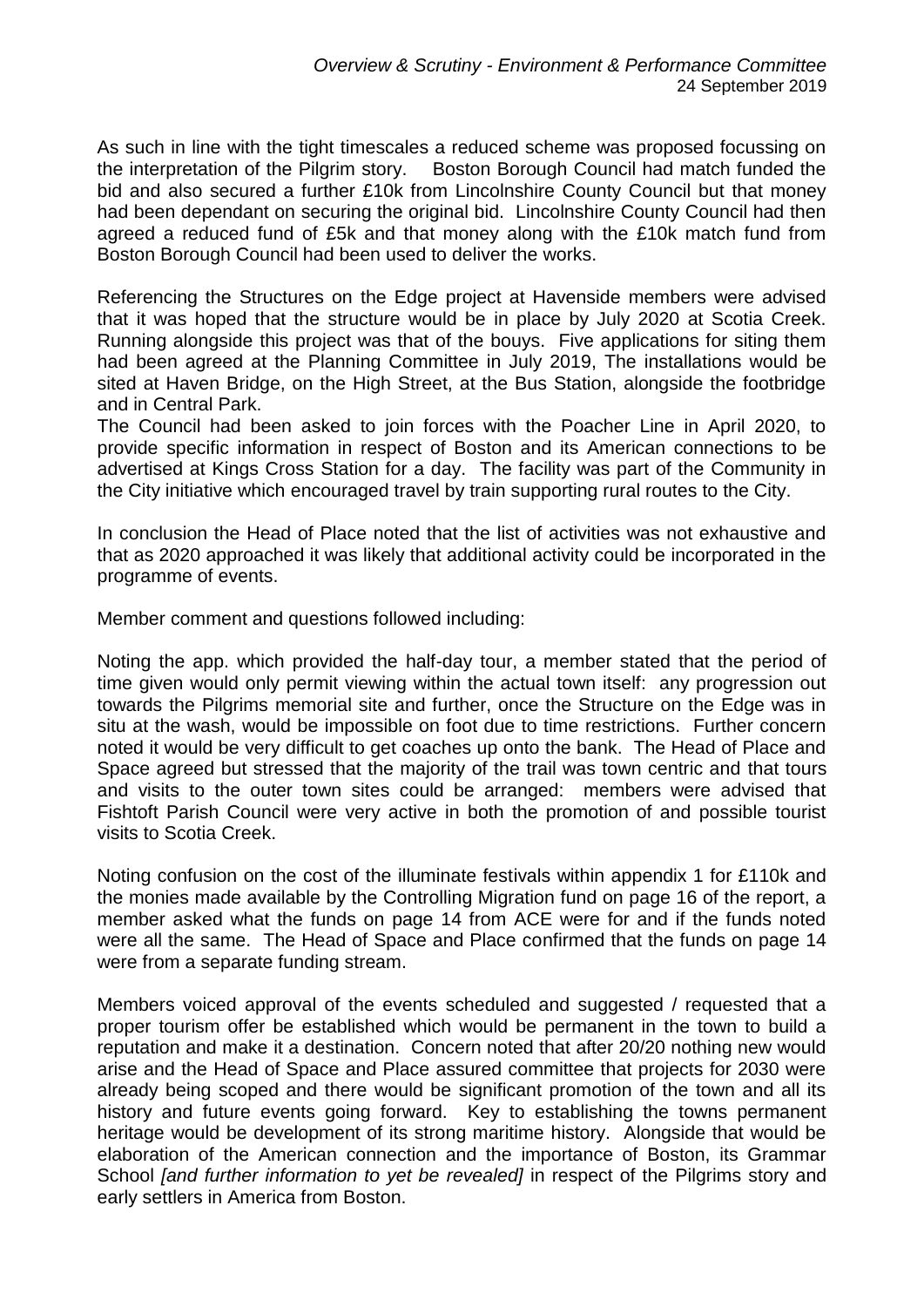# **22 NIGHT TIME ECONOMY**

The Head of Environmental Operations advised the committee he was presenting the report on behalf of the Head of Regulatory Services.

Members were reminded that at the committee's previous meeting held on the 30 July 2019, having considered a very detailed report in respect of crime and disorder, alongside the annual review of anti-social behaviour and the Public space Protection Order, they determined that they would like to carry out more in-depth scrutiny of such matters and agreed to convene a Task and Finish group.

Members were advised that given the size of the scrutiny task and the wide range of areas to consider, officer felt that an Inquiry Day would be the most efficient way to progress the task in first instance. At this session the committee members could receive information from Council officers and Lincolnshire Police who had already agreed to support the scrutiny process.

In receiving the information at the Inquiry Session, it would allow the committee to agree or not, if a Task and Finish Group was still necessary and to agree the scope and reporting arrangements.

If so, then a report on the Inquiry Session would be taken back to the next scheduled meeting of the Committee on the 5<sup>th</sup> November 2019, at which point members could agree or not, to conveve a Task and Finish Group. If agreed then the Chairman of the group would be elected at the first meeting.

Member comment included:

Overall members noted the reasoning for having the Inquiry Session recognising that it would allow them to determine if a Task and Finish Group should be convened.

One member was keen to speak with CCTV Operatives and Anti-Social Behaviour Teams from a number of other authorities along with our own, and to also call on Enforcement Officers.

At this point in the proceedings the Portfolio Holder addressed the meeting and urged strong caution that the member be aware of being too operational. As a point of clarification and to ensure all members were aware of the process, the Head of Environmental Operations confirmed that the Inquiry Day would be the first step. Should members wish to continue scrutiny via a Task and Finish Group, they had the right to do so.

It was moved by Councillor Paul Goodale and seconded by Councillor Anton Dani that committee agree the officer recommendation and resolve to undertake preliminary scrutiny by way of an Inquiry Session.

The motion was clearly carried.

**RESOLVED**: That an Inquiry Session be scheduled ahead of the next meeting of the committee on the 5<sup>th</sup> November 2019 and that a report on the Inquiry Session be tabled at that meeting.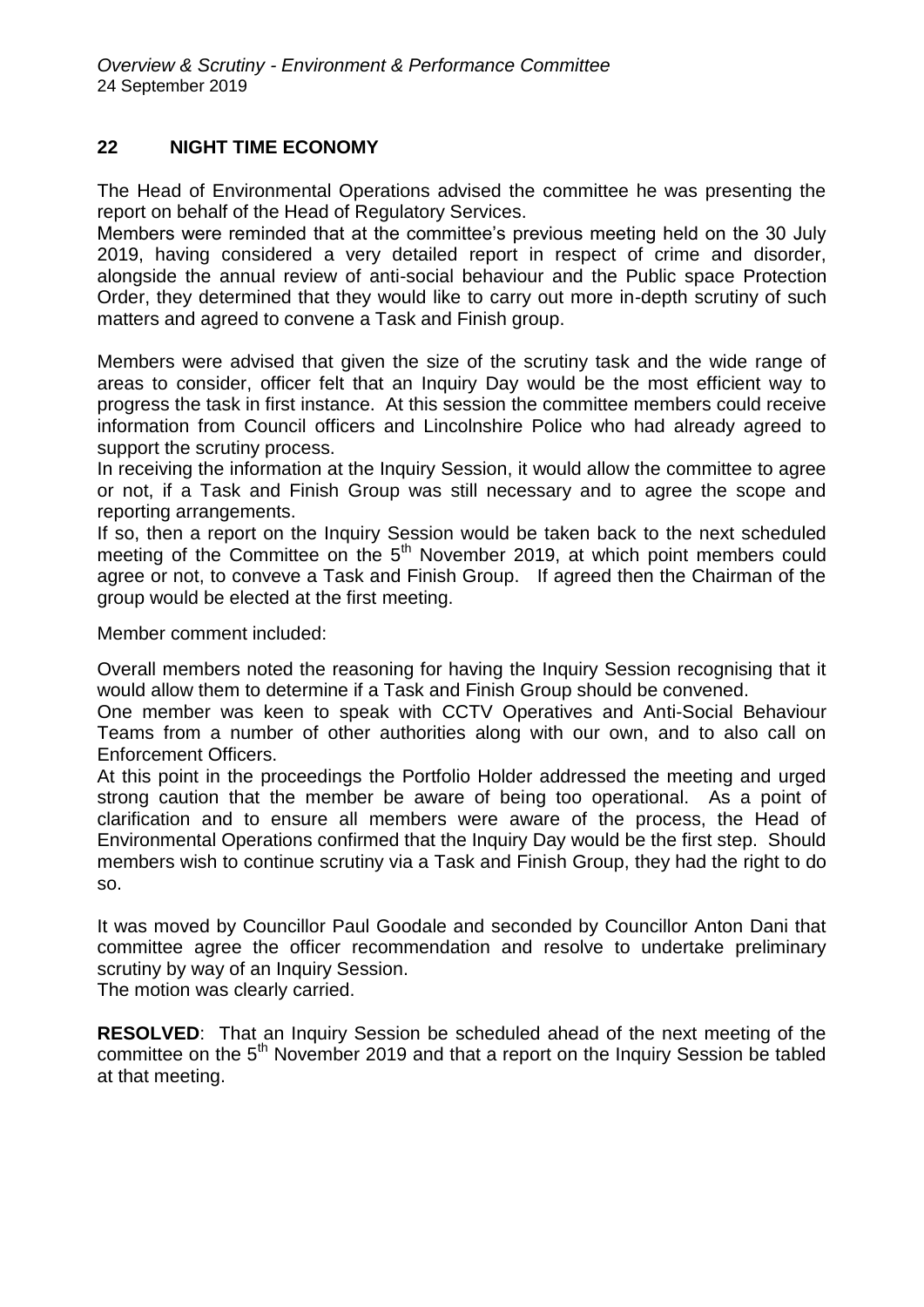## **23 REPLACEMENT DOMESTIC WHEELED BIN CHARGES**

The Head of Environmental Operations addressed the committee confirming the reason for the report which was to respond to the resolution agreed by the committee at its last meeting on the 24<sup>th</sup> July 2019 that charges for replacement wheeled bins be added to this agenda.

For clarity members were advised that the Brown Bin charges were not in the scope of the report as the service is in opt-in discretionary service. The report covered Blue and Green bin replacement charges only.

Referencing the 2013/14 annual budget report, the Head of Environmental Operations drew members' attention to the new charge for replacement 240L bins as being £25.00 per bin. The budget report had been taken through the Corporate and Community Committee on the 17<sup>th</sup> January 2013; Audit and Governance Committee on the 28 January 2013, Cabinet on the  $20<sup>th</sup>$  February and Full Council on the 4 March 2013 for formal approval. The same charge had been included in subsequent budgets for each year thereafter up to and including the current financial year.

Since the formal approval of replacement bin charges in 2013/14 budget, it became apparent that the charge had not been consistently applied. On the  $14<sup>th</sup>$  January 2019 at an Inquiry Evening held in respect of the draft Waste and Recycling Operational Procedures document, at no time during the deliberations were concerns noted by any member in respect of the charges for the replacement wheeled bins.

Income from the sale of the replacement bins from 2013/14 to date had been £5,000, £4,150 of that amount had been collected since April 2019.

Member comment and questioning included:

A member stated there appeared to be a few discrepancies within the Waste and Recycling Operations procedures document with the one tabled within the report. The Head of Environmental Operations agreed that there had been a number of draft versions of the procedures but the one on the Council's website, which had been agreed following the Inquiry evening, was the correct one. Clearly set out under Procedure 14 it stated that when a bin was damaged in the back of the collection vehicle, a note would be made by the crew and the Council would arrange a replacement bin to be delivered free of charge.

A number of suggestions by members followed including:

- **Developers on new builds taking responsibility for the cost of the initial bins.** Members were advised this was already in place
- Charging all residents for their existing bins and making them the owner. They would then be automatically responsible for any bin replacement subject to it being damaged by the Council.
- Charging HMO's commercial rates and not residential rates for their refuse collections. Members noted that many HMO's had multiple bins to empty.